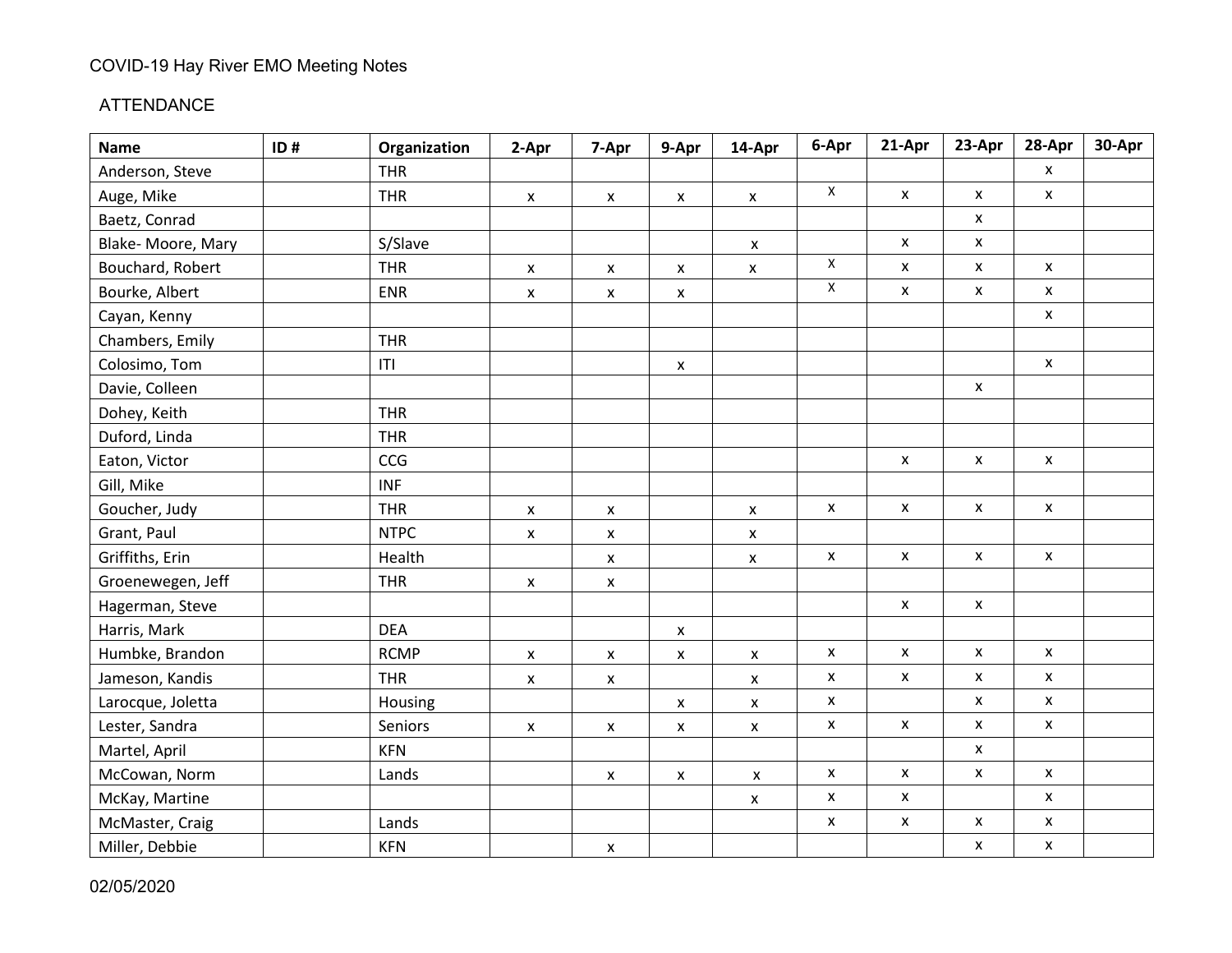| Nakimayak, Yvonne | <b>MACA</b>    |              |              |   |                           |   | X | X | X                         |  |
|-------------------|----------------|--------------|--------------|---|---------------------------|---|---|---|---------------------------|--|
| Neil, Tammy       | Enterprise     |              |              |   | $\boldsymbol{\mathsf{x}}$ |   |   | x | X                         |  |
| Olvera, Gavin     | S/Slave        |              |              |   |                           |   |   |   |                           |  |
| Pitre, Alvin      |                |              |              |   |                           |   |   |   | $\boldsymbol{\mathsf{x}}$ |  |
| Piwowar, Terry    | Housing        |              |              |   |                           | X |   |   |                           |  |
| Potter, Ross      | <b>THR</b>     | X            | $\mathsf{x}$ | X | $\mathsf{x}$              | x | X | X | X                         |  |
| Rohit, Chirag     | PHO            |              |              |   |                           |   |   |   |                           |  |
| Ross, Wendy       | <b>WPFN</b>    | X            | X            | X | X                         | X |   |   | X                         |  |
| Schaefer, Allan   | <b>INF</b>     | $\mathsf{x}$ | X            |   |                           |   |   |   |                           |  |
| Smith, Glenn      | <b>THR</b>     | x            | X            | X | $\mathsf{x}$              | X | X | x | $\boldsymbol{\mathsf{x}}$ |  |
| Soucy, Jean       | S/Slave        | X            | x            |   |                           |   |   |   |                           |  |
| Stanley, Ross     | <b>NUL</b>     |              | X            | X | $\boldsymbol{\mathsf{x}}$ | X |   |   | X                         |  |
| Tybring, Heather  | <b>NTPC</b>    |              | X            | x |                           |   |   |   |                           |  |
| Whitlock, Greg    | Infrastructure | $\mathsf{x}$ |              | x | X                         | X |   | X | $\mathsf{x}$              |  |
| Wilkins, Rob      | Rangers, CCGA  | X            | $\mathsf{x}$ | x | X                         | X | X | x | X                         |  |
| Willows, Brian    | <b>THR</b>     | X            | x            |   | X                         | x | X | x | $\boldsymbol{\mathsf{x}}$ |  |
| Wright, Travis    | S/Slave MACA   |              |              |   |                           |   |   |   | X                         |  |

| # | <b>Risk Category</b>              | <b>Risk Description</b>                                             | <b>Meeting Notes</b>                                                                                                                                                                                                                                                                                                                                                                                            |
|---|-----------------------------------|---------------------------------------------------------------------|-----------------------------------------------------------------------------------------------------------------------------------------------------------------------------------------------------------------------------------------------------------------------------------------------------------------------------------------------------------------------------------------------------------------|
|   | <b>Medical</b><br><b>Services</b> | Inadequate supply of PPE<br>for medical personnel                   | Federal Government investigation the reuse/sterilization of N95 masks<br>If endorsed by the Federal CMHO, DHSS will discuss implementation for the NWT<br>HRF Department to safely store used mask for possible reuse<br>Risk ratings for medical services will be reviewed on a weekly basis<br>Universal masking implemented for staff at Woodland Manor, Supportive Living Services and<br>Dialysis.         |
|   |                                   | Inadequate supply of<br>medical equipment to<br>meet patient demand | Two ventilators at the HRRHC<br>All clinical staff are trained on the one portable ventilator<br>Second ventilator requires a Respiratory Therapist or an Anesthesiologist to operate<br>Will transport second vent to YK if requested<br>Ordered 7 testing machines and will be able to do same day testing for anyone with<br>symptoms (approx. May)<br>No antibodies testing available for NWT at this time. |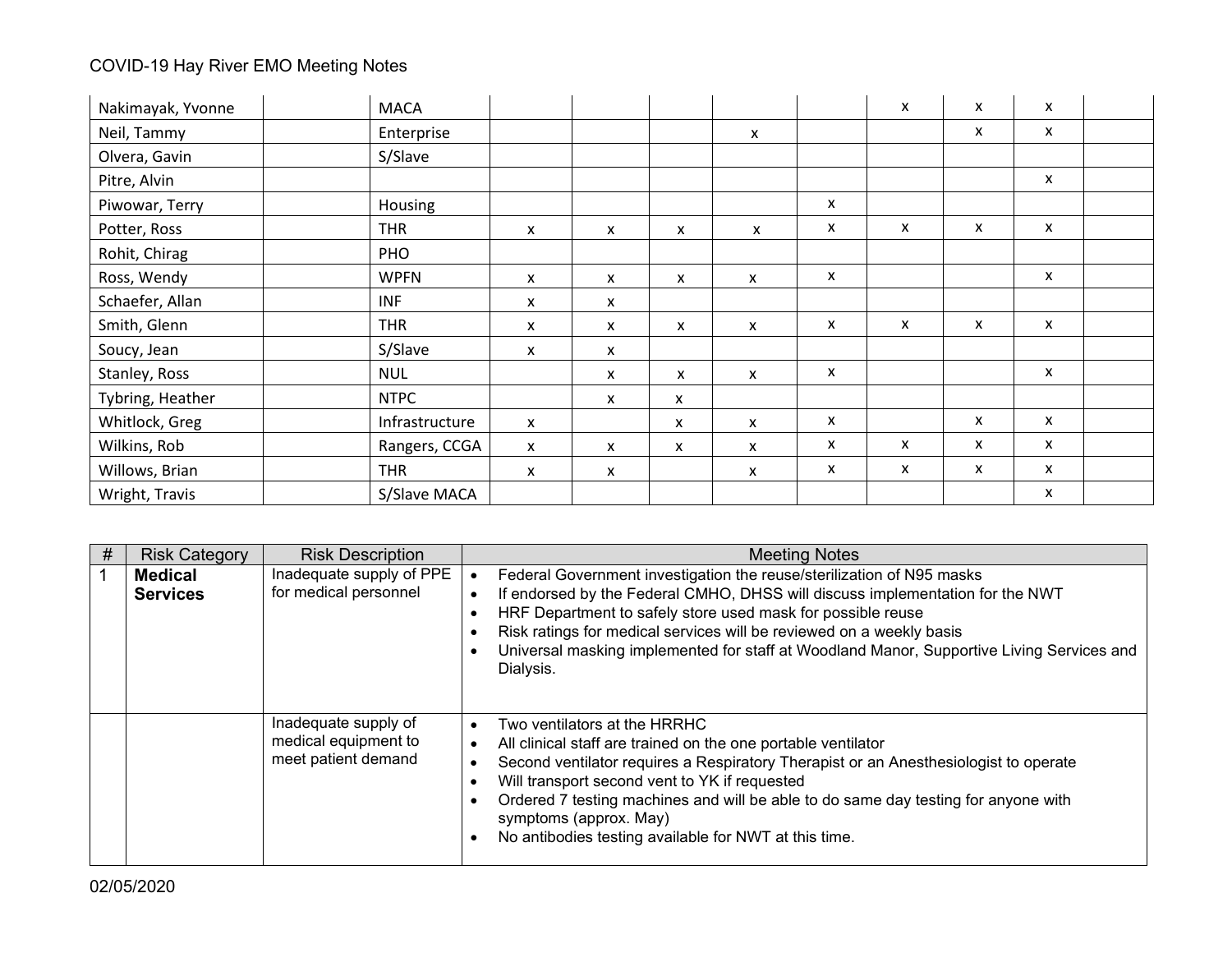|                |                       | Inadequate human<br>resources capacity to<br>meet patient demand                                                         | All Aurora College nursing students to be deployed at STH<br>$\bullet$<br>HRHSSA has employees currently self-isolating at home and/or self-monitoring at work<br>HRHSSA is providing the option for employees to work from home, wherever possible                                                                                                                                                                                                                                                                                                                                                                                                   |
|----------------|-----------------------|--------------------------------------------------------------------------------------------------------------------------|-------------------------------------------------------------------------------------------------------------------------------------------------------------------------------------------------------------------------------------------------------------------------------------------------------------------------------------------------------------------------------------------------------------------------------------------------------------------------------------------------------------------------------------------------------------------------------------------------------------------------------------------------------|
|                |                       | <b>HRRHC</b> reaches inpatient<br>capacity                                                                               | Based on Territorial Pandemic Response Plan, HRHSSA may also receive additional<br>$\bullet$<br>Dialysis patients and AHS repatriations<br>Hay River will now accept COVID clients for comfort care (symptom relief) or palliative care;<br>if patients come from other regions, families will be encouraged not to come with them due to<br>accommodation issues<br>Erin and Ross to talk offline re: ground transportation options to support comfort care clients                                                                                                                                                                                  |
|                |                       | Patient demand exceeds<br>morgue capacity                                                                                | 4 spaces at the HRRHC<br>$\bullet$<br>4 spaces at HHWMH<br>Additional space options within the community?                                                                                                                                                                                                                                                                                                                                                                                                                                                                                                                                             |
|                |                       | Cancellation of routine<br>services (this risk added<br>04/09/20)                                                        | Each Phase will dictate service availability<br>$\bullet$<br>This is a marathon, not a sprint – need to ensure health and social services continue to be<br>provided and people can access the services they require<br>Availability of Specialist services determined by STH<br>$\bullet$<br>Erin reiterated that health services are still available and encourage people to call first and<br>an appointment will be set up, either face to face or virtual<br>Risk rating to stay at 4<br>Review of what services can begin again at hospital - slow roll out and proceeding with<br>caution. Working with Territorial partners to evaluate risk. |
| $\overline{2}$ | <b>Long Term Care</b> | Confirmation of positive<br>COVID-19 case within<br>Woodland Manor and/or<br><b>Supportive Living</b><br><b>Services</b> | Currently reviewing risk of implementation and impact on PPE stockpile<br>$\bullet$<br>Currently reviewing impact on staffing levels if employees only work at WLM/SLS and not<br>between HRHSSA facilities<br>Health Services will also be looking for accommodations for frontline staff if positive cases<br>are identified                                                                                                                                                                                                                                                                                                                        |
| $\mathfrak{S}$ | <b>Public Health</b>  | Public infection through<br>exposure at local<br>businesses                                                              | Many businesses still open; are they essential?<br>Businesses are taking safety measures but how do we enforce compliance? Are they<br>following proper protocol re: gloves/masks etc.<br>WSCC not doing inspections EHO responsible for this however only 1 in Hay River<br>Town is compiling list of essential vs non-essential and what safety protocols are in place<br>$\bullet$<br>Waiting for Dr. Kandola's office to hear about enforcement.<br>Erin will pass on to the EHO in regard to the grocery stores not having a standard on<br>sanitization and running out of sanitizer.                                                           |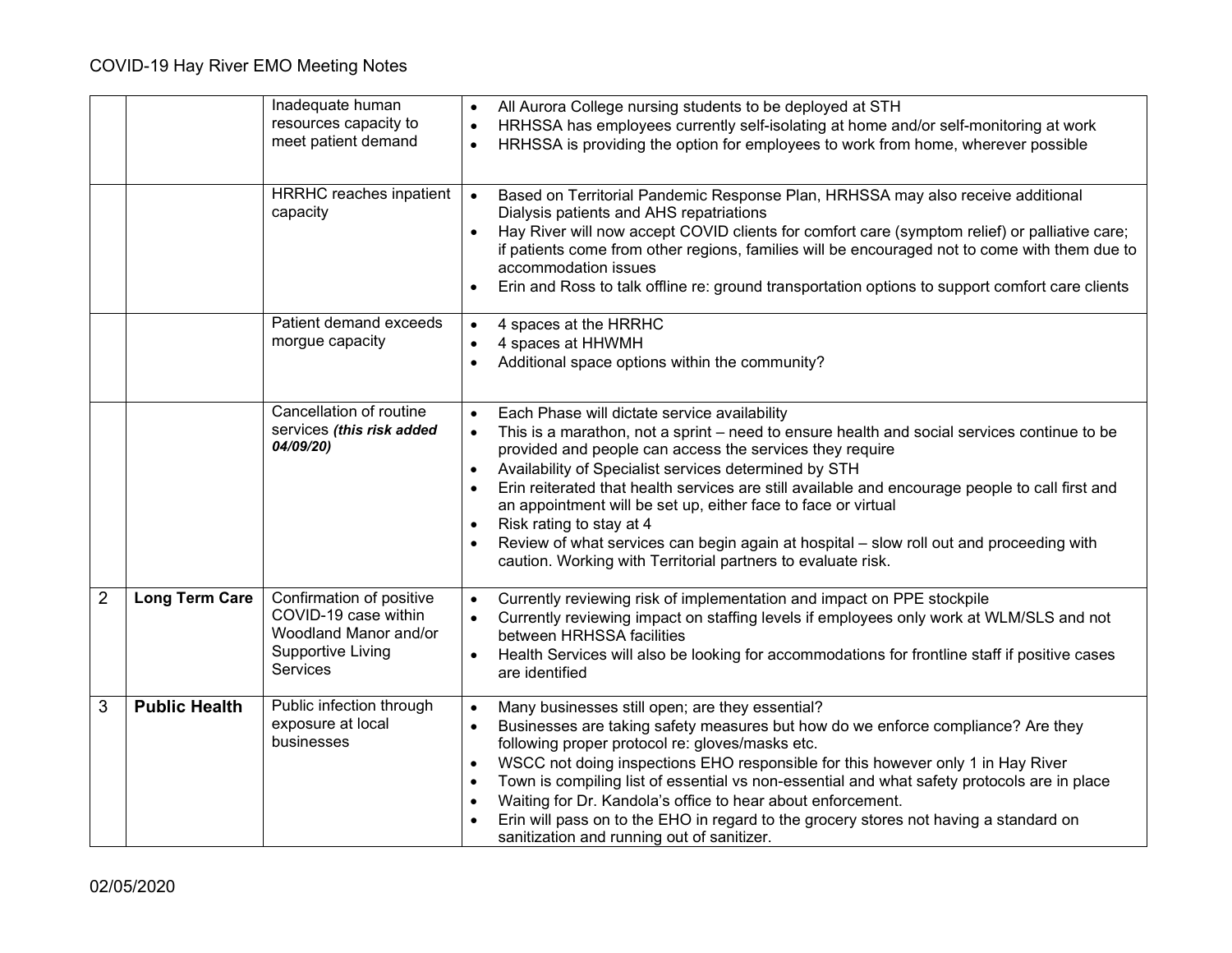|                                                                        | The NWT health officer is recommending the use of cloth face coverings and Erin<br>recommends following the health Canada recommendations.<br>https://www.hss.gov.nt.ca/en/newsroom/create-simple-cloth-face-coverings-help-slow-spread-<br>covid-19-here%E2%80%99s-how<br>Important to continue to educate businesses on protecting staff and public<br>$\bullet$<br>WSCC contacted re: Northmart. Mary to find out if the task force is in operation yet<br>Mayor Jameson to contact Dr. Kandola's office to request EHO rep to attend meetings.<br>Conrad Baetz was suggested to attend instead due to unavailability of EHO rep.                                                                                                                                                                                                                                                                                                                                                                                             |
|------------------------------------------------------------------------|----------------------------------------------------------------------------------------------------------------------------------------------------------------------------------------------------------------------------------------------------------------------------------------------------------------------------------------------------------------------------------------------------------------------------------------------------------------------------------------------------------------------------------------------------------------------------------------------------------------------------------------------------------------------------------------------------------------------------------------------------------------------------------------------------------------------------------------------------------------------------------------------------------------------------------------------------------------------------------------------------------------------------------|
| Public infection through<br>community spread                           | Reinforce the importance everyone follows self-isolation protocols<br>$\bullet$<br>Some communication on social media/bulletin boards<br>$\bullet$<br>OCPHO recommending the general public to wear cloth face coverings<br>$\bullet$<br>OCPHO press conference April 10 <sup>th</sup> re: enforcement<br>$\bullet$<br>OCPHO order dated April 10 <sup>th</sup> re: social gatherings<br>$\bullet$<br>0 cases in Hay River<br>$\bullet$<br>The five confirmed cases to date were travel related and confined<br>$\bullet$<br>Erin to confirm self-isolation process from Dr. Kandola's office and report back at Apr. 16<br>meeting - process explained that involves contact tracing conducted by the DOH by virtue of<br>disclosure by the patient.<br>CPHO expanded COVID testing (Apr 24) to include those presenting with mild<br>symptoms; anticipating testing requests will increase because of this.                                                                                                                    |
| Out of town / Territory<br>workers transmit COVID<br>into community    | OCPHO order dated April 10 <sup>th</sup> re: southern transient workforce entering the Territory<br>$\bullet$<br>Currently, testing can't be done for "asymptomatic" essential workers upon entering<br>$\bullet$<br>the Territory however, E. Griffiths will inquire with Dr. Kandola's office re: this ask.                                                                                                                                                                                                                                                                                                                                                                                                                                                                                                                                                                                                                                                                                                                    |
| Public infection through<br>travel (international,<br>interprovincial) | Borders closed and working reasonably well so far<br>$\bullet$<br>Concerns raised around incorrect info on social media - should admins be contacted to<br>$\bullet$<br>monitor pages and remove incorrect info?<br>Advise for everyone to refer to current/reliable sources i.e. GNWT/Fed Gov't<br>$\bullet$<br>Risk rating reduced to 2; closure of borders helping<br>Risk rating to be increased to a 6 or 9 due to influx of transient workers arriving over the next<br>several weeks<br>MTS provided detailed plan (approved by Chief Public Health Officer) to the Mayor. It was<br>suggested to also contact Coast Guard, CN for their plans.<br>Judy to create a table listing all gov't organizations, transient crews with arrival dates and<br>total number of people involved.<br>Risk rating reduced to a 6 due to new public health orders announced re: travel<br>exceptions; this will not have a significant impact to the HRHSSA workforce; more of<br>an administrative change, requiring more 'reporting'. |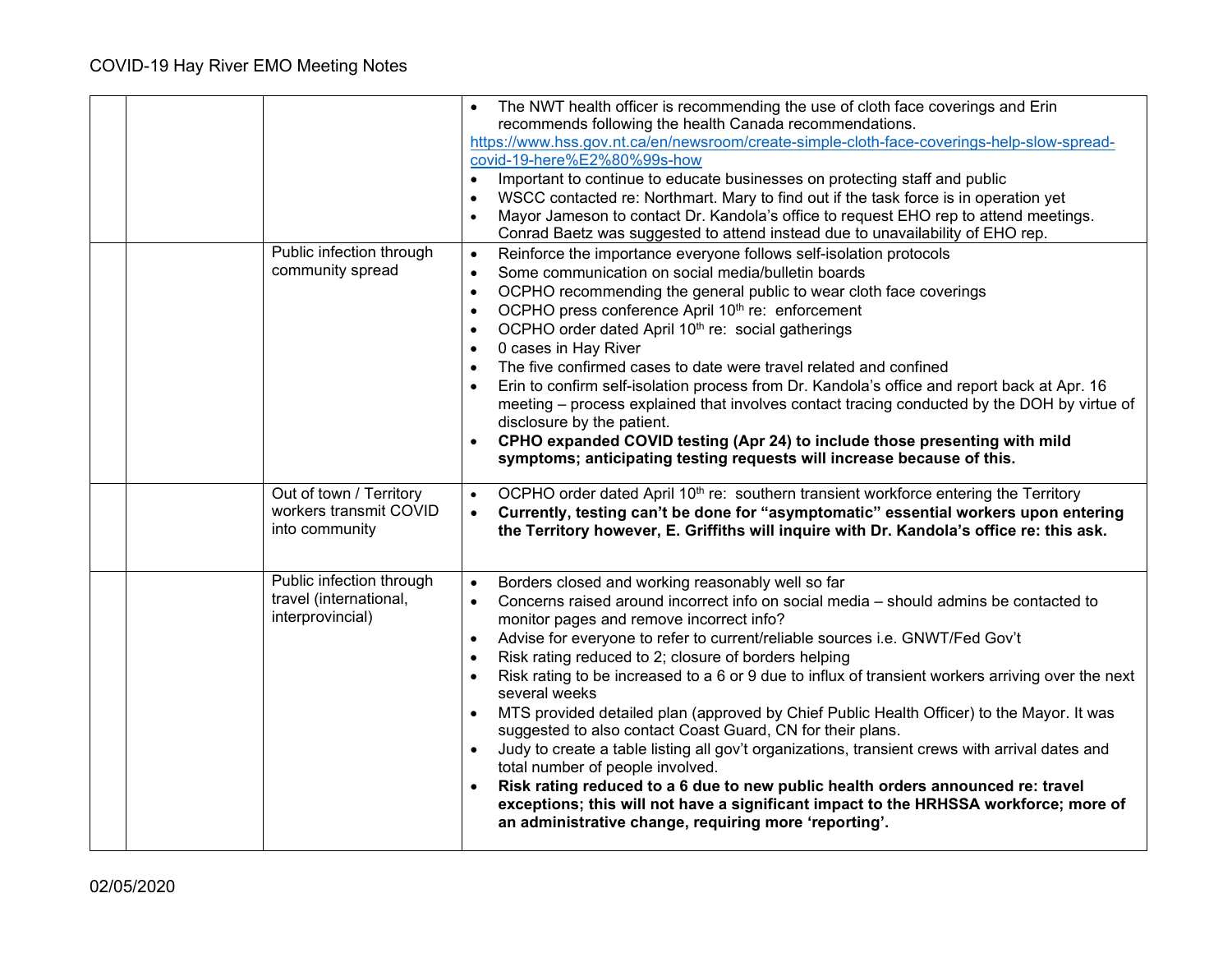| $\overline{4}$ | Seniors/<br>Vulnerable<br><b>Population</b>              | Access to essential<br>goods/services as well as<br>COVID-19 information                           | Seniors experiencing food shortages have been directed to appropriate organizations in<br>territory for assistance<br>Anglican Church holding food drive on April 4 to assist vulnerable families in need<br>$\bullet$<br>Whispering Willows has prepped some food and handed out to those in need<br>$\bullet$<br>Receiving approx. 60 dz eggs from Polar eggs for distribution to seniors<br>$\bullet$<br>Still require guidance/communication on how to support seniors/vulnerable persons<br>$\bullet$<br>Strongly recommend a local group to address the senior and at-risk population.<br>Erin will add new risk category, long term care clients for Apr. 16th mtg.<br>$\bullet$<br>Hay River Senior Society will receive \$3-5K from the United Way. Sandra open to<br>suggestions on how best to spend this money.<br>Approval received to restrict visitors at apartments, multiplexes, etc. This will help address<br>the self-isolation concerns at the seniors' facilities.<br>The Pastor at the Hay River Dene Pentecostal Chapel contacted the town offering support to<br>this group and community.<br>United Way application completed. Informed Enterprise and KFN of application.<br>Can seniors continue using the community gardens? Awaiting a reply from Dr.<br>Kandola's office. Sandra will report back. |
|----------------|----------------------------------------------------------|----------------------------------------------------------------------------------------------------|-----------------------------------------------------------------------------------------------------------------------------------------------------------------------------------------------------------------------------------------------------------------------------------------------------------------------------------------------------------------------------------------------------------------------------------------------------------------------------------------------------------------------------------------------------------------------------------------------------------------------------------------------------------------------------------------------------------------------------------------------------------------------------------------------------------------------------------------------------------------------------------------------------------------------------------------------------------------------------------------------------------------------------------------------------------------------------------------------------------------------------------------------------------------------------------------------------------------------------------------------------------------------------------------------------------------------------------|
| 5              | <b>Protective</b><br><b>Services</b><br>(Medical / Fire) | Unable to meet first<br>response demands due to<br>limited personnel capacity                      | 65% available staff - 21 staff<br>$\bullet$<br>Temps and medical questionnaires completed daily by staff<br>$\bullet$<br>Treating each call as though they were exposed to virus<br>$\bullet$<br>FD members practicing extreme hygiene processes<br>$\bullet$<br>Obtained 300 additional simple face masks. Provided inventory to MACA<br>$\bullet$<br>Have increased their screening processes to match what the hospital is doing                                                                                                                                                                                                                                                                                                                                                                                                                                                                                                                                                                                                                                                                                                                                                                                                                                                                                               |
|                |                                                          | Inadequate supply of PPE<br>for first responders leads<br>to reduce ability to<br>respond to calls | Have approx. 1-month supply of PPE<br>$\bullet$<br>Concerned re: getting more from fed gov't; have back up resources; Travis will also look into<br>and keep them updated<br>Also monitoring the landfill because of fire last year<br>$\bullet$                                                                                                                                                                                                                                                                                                                                                                                                                                                                                                                                                                                                                                                                                                                                                                                                                                                                                                                                                                                                                                                                                  |
| 6              | <b>Electrical</b><br><b>Power/NTPC</b>                   | Reliable supply of<br>electrical power not<br>maintained due to supply<br>chain restrictions       | NUL/NTPC/ and CEA have mutual agreements in place to pull resources from outside or<br>within the territory as needed.<br>Currently have 2 days of fuel in the tank reserve and there is enough in storage to run for<br>$\bullet$<br>quite a while.                                                                                                                                                                                                                                                                                                                                                                                                                                                                                                                                                                                                                                                                                                                                                                                                                                                                                                                                                                                                                                                                              |
|                |                                                          | Reliable supply of<br>electrical power not<br>maintained due to<br>insufficient human<br>resources |                                                                                                                                                                                                                                                                                                                                                                                                                                                                                                                                                                                                                                                                                                                                                                                                                                                                                                                                                                                                                                                                                                                                                                                                                                                                                                                                   |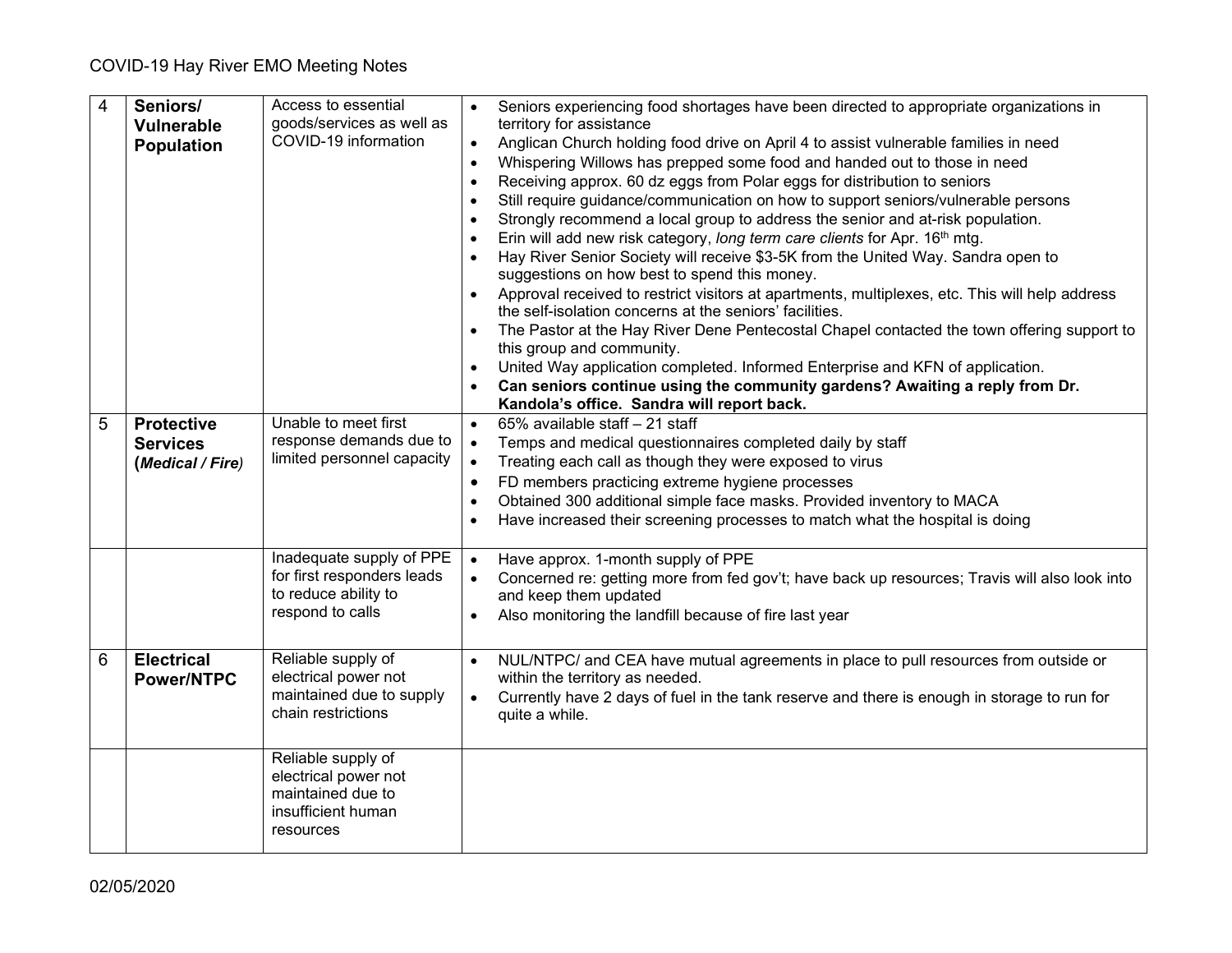|                |                                                       | <b>NTPC Update</b>                                                       | Critical projects ongoing<br>Majority of external contracts have left NWT<br>Mutual Assistance agreement signed if required<br>Taltson shutdown planned for next year<br>$\bullet$                                                                                                                                                                                                                                                                                                                                                                                                                                                                                                                                                                                                                                                                                                                                                                                                                                                                                                                                                                                                                                                                                                                                                                                                                                                                                                                                                                                                                                                                                                                                                                                                                                              |
|----------------|-------------------------------------------------------|--------------------------------------------------------------------------|---------------------------------------------------------------------------------------------------------------------------------------------------------------------------------------------------------------------------------------------------------------------------------------------------------------------------------------------------------------------------------------------------------------------------------------------------------------------------------------------------------------------------------------------------------------------------------------------------------------------------------------------------------------------------------------------------------------------------------------------------------------------------------------------------------------------------------------------------------------------------------------------------------------------------------------------------------------------------------------------------------------------------------------------------------------------------------------------------------------------------------------------------------------------------------------------------------------------------------------------------------------------------------------------------------------------------------------------------------------------------------------------------------------------------------------------------------------------------------------------------------------------------------------------------------------------------------------------------------------------------------------------------------------------------------------------------------------------------------------------------------------------------------------------------------------------------------|
| $\overline{7}$ | <b>Food and</b><br><b>Supplies</b><br><b>Security</b> | Inadequate food supply<br>due to supply chain<br>restrictions            | Grocers should have min 30-day supplies in warehouse<br>$\bullet$<br>Recommend speaking to grocers re: extra water in case of sudden water demand due to<br>river breakup<br>The town could offer space for non-refrigerated items<br>$\bullet$<br>Reached out to the grocers about their supply and stock in regard to break-up<br>Ensure town food supply is not impacted by food re-supply for MTS, Coast Guard etc. R.<br>Bouchard to contact both grocers to confirm no local concerns and report back at the next<br>meeting - Super A indicated no specific concerns with shortages but noted there has been<br>delivery delays with some grocery items; Awaiting a response from Northmart.<br>Liquor Regulations Act amended to now limit alcohol purchases<br>Mayor Jameson spoke to Mr. Andrew Cassidy at ITI re: the agriculture supply due to the<br>temporary closure of the Cargill meat plant in High River, AB. A process is in place and<br>temporary arrangements have been made to allow the NWT to access meat from Prairie<br>Packers in La Crete. There is also a contingency plan in place in case of shortages.<br>Confirmed that local grocers can purchase directly from Provincially Inspected facilities if<br>they choose to.<br>Fish plant is moving forward and working with local fishers<br>Tom indicated GNWT is monitoring the supply chain and food access and regularly<br>checking in on stores in communities; fear with meat plants closing and discussing at<br>federal level, Steve noted he will see his meat (beef) orders cut in half; however<br>northern stores have different supplier and don't anticipate any shortages<br>Tom to seek clarification on who qualifies to receive the grant money available for<br>those making masks (commercial operators only? or anyone?) |
|                |                                                       | Unable to meet public<br>food supply demand due<br>to hoarding purchases | Mary to look into whether bulk buying is an issue; will also check GNWT and Gov't Canada<br>$\bullet$<br>websites re: preparedness material                                                                                                                                                                                                                                                                                                                                                                                                                                                                                                                                                                                                                                                                                                                                                                                                                                                                                                                                                                                                                                                                                                                                                                                                                                                                                                                                                                                                                                                                                                                                                                                                                                                                                     |
| 8              | <b>Policing and</b><br><b>Enforcement</b>             | Not enough capacity to<br>enforce orders and public<br>security          | Contingency plans in place; additional members in division can be redeployed if needed<br>$\bullet$<br>Working with Public Health Officer re: Quarantine Orders<br>$\bullet$<br>RCMP can only offer assistance and this is limited<br>To date: RCMP has assisted with 1 inspection<br>Brought in a relief member from Yellowknife<br>New inspectors recruited but currently no update or plan on increasing enforcement in<br>smaller communities<br>Gov't currently working through protocol on how the RCMP can play greater role in<br>enforcement; more info to follow in the coming weeks                                                                                                                                                                                                                                                                                                                                                                                                                                                                                                                                                                                                                                                                                                                                                                                                                                                                                                                                                                                                                                                                                                                                                                                                                                  |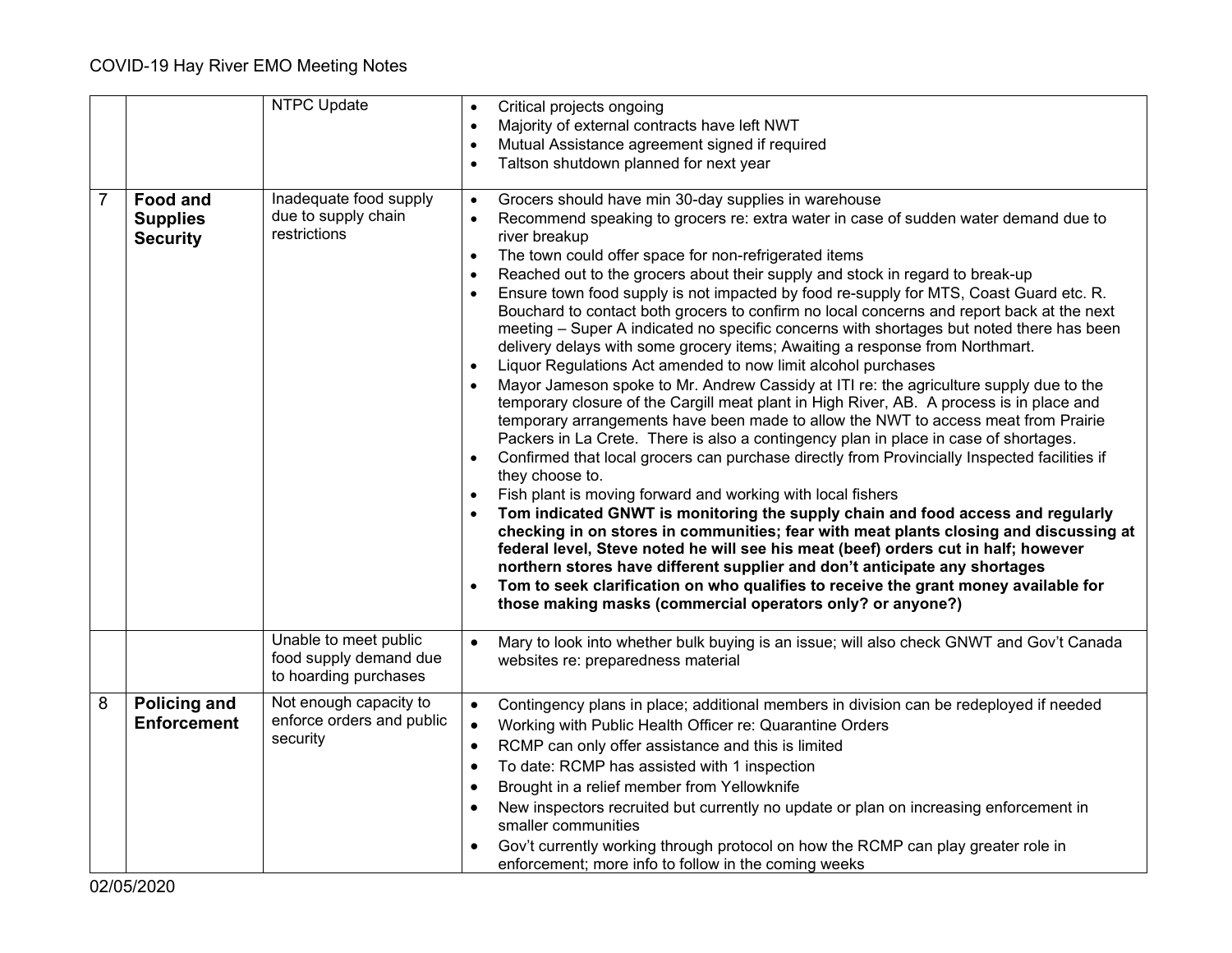|    |                                     | Inadequate supply of PPE<br>for law enforcement<br>leading to inability to<br>respond                                                                                                                   | In contact with the COVID enforcement team in YK; working with the Federal<br><b>Quarantine Act out of Ottawa</b><br>Brandon will add the RV park to their list of patrols<br>$\bullet$<br>Currently have a good supply of PPE; headquarters in YK managing the inventory for HR<br>$\bullet$<br>detachment                                                                                                                                                                                                                                                                                                                                                                                                                           |
|----|-------------------------------------|---------------------------------------------------------------------------------------------------------------------------------------------------------------------------------------------------------|---------------------------------------------------------------------------------------------------------------------------------------------------------------------------------------------------------------------------------------------------------------------------------------------------------------------------------------------------------------------------------------------------------------------------------------------------------------------------------------------------------------------------------------------------------------------------------------------------------------------------------------------------------------------------------------------------------------------------------------|
|    |                                     | <b>ENR Update</b>                                                                                                                                                                                       | Business as usual – is an essential service<br>$\bullet$<br>Preparing for fire season<br>$\bullet$<br>Available to address any wildlife concerns<br>$\bullet$<br>Office is closed to public<br>$\bullet$<br>Activating emergency call line May 1<br>Developing safe work practices for workers during fire season.<br>Enforcement work will continue through the summer.<br>ENR to be part of new enforcement team; received official appointments this week.<br>Actively responding to calls and complaints; presently have 3 staff but may need additional<br>as calls increase.<br>N. McCowan reported his team currently doing shift work at the checkpoint in Enterprise;<br>have not been deployed to the enforcement team yet. |
| 9  | <b>Transportation</b>               | Airport and highways<br>operational but with<br>checkpoints in place to<br>restrict access and<br>document incoming traffic<br>to community while<br>ensuring self-isolation<br>protocols are followed. | NWT borders closed a few weeks ago<br>$\bullet$<br>Checkpoints in place and working well - Info is being relayed to health groups re: self-<br>$\bullet$<br>isolation forms etc<br>Concerns surrounding border control at Fort Chipewyan after river breakup<br>Winter schedule in place that offers social distancing - will most likely continue schedule<br>$\bullet$<br>through pandemic<br>Airport is still operational<br>$\bullet$<br>Checkpoints still going well at borders, as well as firm self-isolation protocols in place at<br>$\bullet$<br>airport                                                                                                                                                                    |
| 10 | <b>Emergency</b><br><b>Services</b> | High water levels<br>associated with river<br>break-up force evacuation<br>of Vale Island Residents                                                                                                     | Meeting today at town office to discuss evacuation procedures etc.<br>$\bullet$<br>Identifying resources and working through processes; planning to have more information for<br>the plan end of next week and ready to execute<br>Is arena an option to house people in the event of an emergency?<br>$\bullet$<br>Had an internal planning committee and ensure safe practices are in place.<br>$\bullet$<br>Beginning to execute the plan. Updating information packages and options for circulating.<br>Planned public communication for later this week.<br>Identified back up for planning team members. Setting up a virtual command center.<br>Setting up monitoring equipment                                                |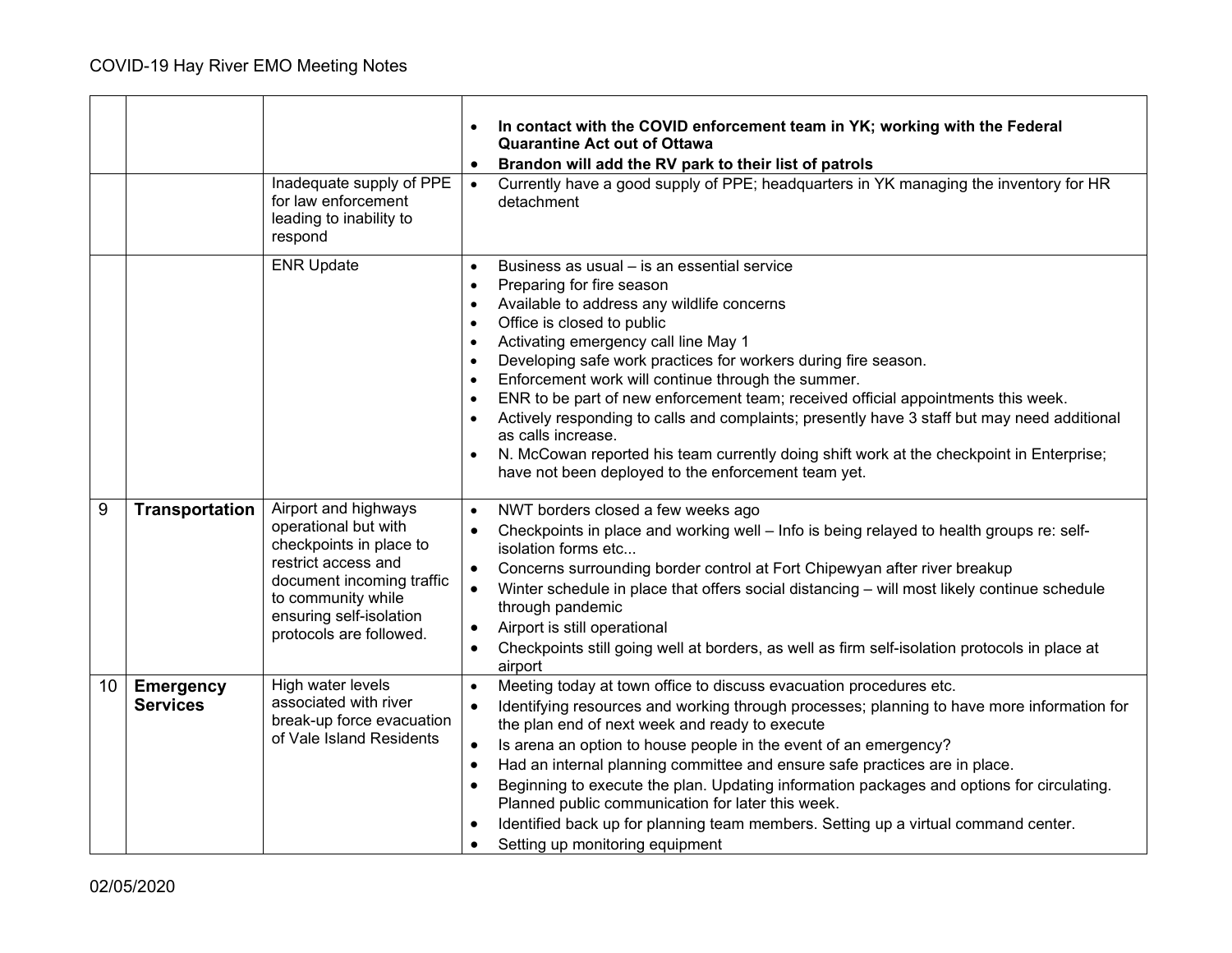| Urgent need to have accommodations in place between April 27 - May 15; working with<br>MACA, Rangers, Housing Corporation and National Defense for solutions |
|--------------------------------------------------------------------------------------------------------------------------------------------------------------|
| Communication sent out to the public this week re: evacuation scenarios<br>$\bullet$                                                                         |
| Hope to have results of Vale Island survey by end of the week<br>$\bullet$                                                                                   |
| Ross keeping an eye on water levels; will have ice readings today or tomorrow<br>$\bullet$                                                                   |
| Preparedness packages to be sent to Vale Island residents next week                                                                                          |
| Currently, targeting 120 rooms in hotels/apts. to be available; 30 households have access to                                                                 |
| RVs, still require housing for approx. 40 more.                                                                                                              |
| To schedule a special meeting around break up preparedness before Tuesday and have<br>$\bullet$<br>PHO representative in attendance.                         |
| Mayor Jameson to talk to MACA about using national defense to review and approve our<br>plan                                                                 |
| Glenn presented the emergency preparedness plan to the group and will provide<br>regular updates                                                             |
| Securing accommodations continues to be the primary focus; established 3 tier plan which<br>includes: 1) use of local hotels, 2) RV camp, 3) Yellowknife     |
| It was suggested to contact KFN for their flood response plan as it may also have an impact<br>$\bullet$<br>on our accommodations and resources              |
| HRHSSA can assist with the setup of evacuation registration center; Erin to send contact<br>$\bullet$<br>name to Glenn                                       |
| R. Bouchard asked about the transportation needs and if the hospital's wheelchair<br>$\bullet$                                                               |
| accessible vehicle can be used. He and Erin to discuss.                                                                                                      |
| R. Bouchard asked what the protocol is for calling a 'local state of emergency'. Mary to seek                                                                |
| clarification and provide an update.                                                                                                                         |
| MTS awarded tender for 12 self-contained units in new town from April 23 - June 30 for self-<br>$\bullet$<br>isolation purposes                              |
| Mayor Jameson will talk to C. Baetz re: MTS et al. possibly self-isolating before entering the<br>$\bullet$<br>community (similar to Nunavut's protocol)     |
| Mayor Jameson has also requested that non-residents be diverted to YK and Ft. Smith for<br>isolation during break-up timeframe - will follow up.             |
| R. Potter provided the following update on current conditions:<br>$\bullet$                                                                                  |
| RCMP taking pictures at Chinchaga, big change from Apr. 12-19, snow disappearing<br>$\circ$                                                                  |
| and levels starting to rise (.8m)                                                                                                                            |
| Nothing significant at border; water on top of ice and along shoreline<br>$\circ$                                                                            |
| Levels stagnant further up the river<br>$\circ$                                                                                                              |
| No changes at Paradise Valley; cameras working great<br>$\circ$                                                                                              |
| Water levels rising at Hay River but not a concern as of yet<br>$\circ$<br>Ice thicker at NTCL<br>$\circ$                                                    |
| Pressure Ridge not a problem at this time; ice on lake is still fairly thick<br>$\circ$                                                                      |
| No camera at Pine Point bridge; West Channels to be operational by end of this week                                                                          |
| Conrad Baetz attended meeting on behalf of CPHO.                                                                                                             |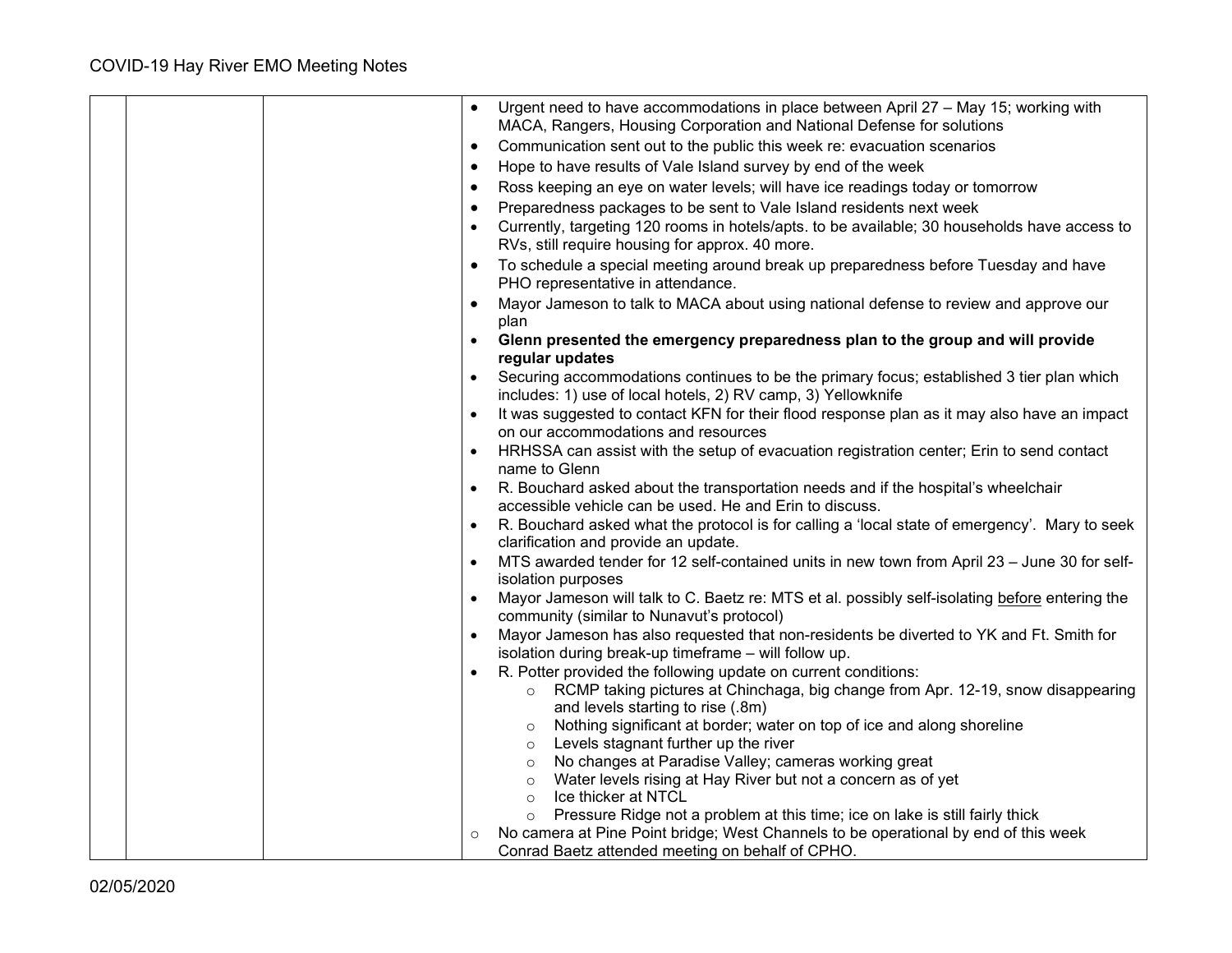|  | $\circ$ Availability of rooms for potential evacuation is possible – can only reduce the                                      |
|--|-------------------------------------------------------------------------------------------------------------------------------|
|  | number of self-isolating rooms. (From 55 down to 25)                                                                          |
|  | R. Potter provided update on current conditions (Apr. 23):<br>$\bullet$                                                       |
|  | Not a lot of change from Tuesday's report<br>$\circ$                                                                          |
|  | o One sensor giving issues on West Channel bridge - to look into                                                              |
|  | Business passes delivered to those living on Vale Island<br>$\circ$                                                           |
|  | Hay River Basin numbers are average<br>$\circ$                                                                                |
|  | Expecting minor rain/some sun over the next few days. Hay River expecting<br>$\circ$<br>between 3-6 cm of snowfall on Sunday. |
|  | R. Potter's update on current conditions (Apr 28-29)<br>$\bullet$                                                             |
|  | Break up moving slowly in most areas to the south except the Chinchaga<br>$\circ$                                             |
|  | (1.7m)                                                                                                                        |
|  | $\circ$ Warm temps in High Level today and into weekend; Hay River temps will rise                                            |
|  | into weekend which will help with local melt                                                                                  |
|  | Nothing significant at Meander but warnings given to the residents; river rising<br>$\circ$                                   |
|  | but no break-up as of yet                                                                                                     |
|  | Gauge rising at Steen River; dropped under a meter on Wed<br>$\circ$                                                          |
|  | o Levels at border rising slowly; some snowmelt but ice still in place                                                        |
|  | Fair snowmelt at the falls and levels are rising<br>$\circ$                                                                   |
|  | <b>Levels rising slowly at Paradise Valley</b><br>$\circ$                                                                     |
|  | Levels in Hay River rising slowly<br>$\circ$                                                                                  |
|  | $\circ$ Expect to see things start to pick up along watershed over the next few days                                          |
|  | G. Smith's update:                                                                                                            |
|  | $\circ$ Working with MACA and GNWT EMO re: support around evacuation to YK;                                                   |
|  | options for hotels, transportation from HR to YK                                                                              |
|  | $\circ$ Asked MACA for use of Rangers; however, there are some restrictions on                                                |
|  | what activities they can do; we need to ensure to use correct wording in our<br>ask for assistance.                           |
|  | $\circ$ Highway signage has been put in place                                                                                 |
|  | $\circ$ Working through procedures re: communication of evacuation orders,                                                    |
|  | notices, use of NWT alert systems                                                                                             |
|  | ○ Registration center set up and staffed (virtually and physically); cannot                                                   |
|  | register early - only when evacuation order announced                                                                         |
|  | RV camp getting properly equipped; planning to have folks set up early<br>$\circ$                                             |
|  | Advised for residents to remove RVs and other assets off the Island sooner than later<br>$\bullet$                            |
|  | Monitoring activities taking place at Paradise Valley<br>$\bullet$                                                            |
|  | Residents at bridge near airport are low risk but preparedness material sent to them<br>$\bullet$                             |
|  | and are included in the planning                                                                                              |
|  | Residents in Dehcho all on alert and have flood plans in place<br>$\bullet$                                                   |
|  | KFN and Mayor responsible for issuing alerts; important to communicate those with<br>$\bullet$                                |
|  | Debbie as she is the primary contact                                                                                          |
|  | Judy encouraged all meeting attendees to subscribe to the THR emergency measures                                              |
|  | mailing list located on website                                                                                               |